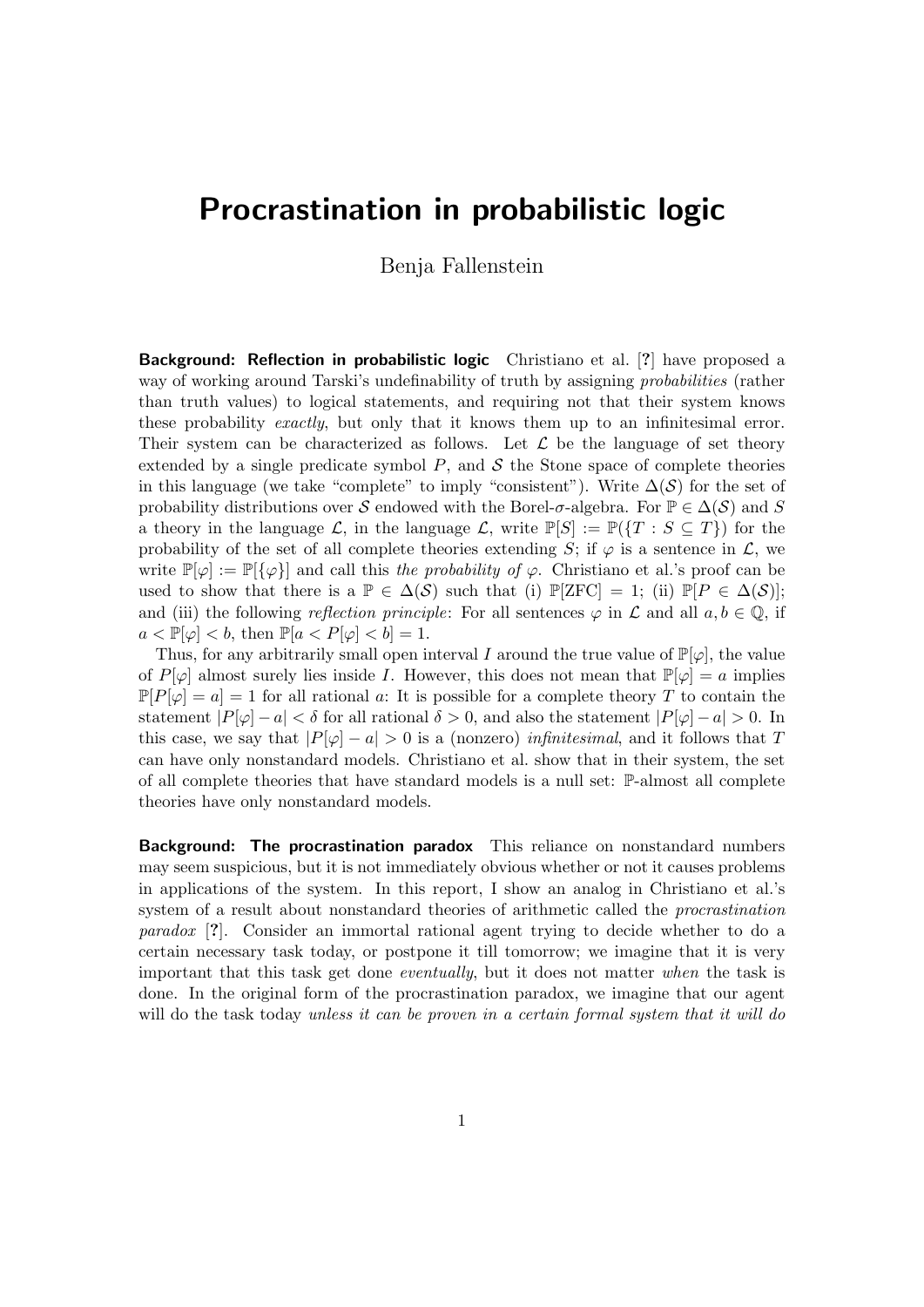the task at a later time, in which case our agent decides that for the moment, it is alright to procrastinate.

Informally, the problem arises if the agent trusts the reasoning of future versions of itself too much; then, it reasons that tomorrow, it will either press the button or show that the button gets pressed at a later time, implying that in either case the button gets pressed, and it is therefore not necessary to press the button today. The agent reasons the same way at all future times, meaning that the button never actually gets pressed.

Formally, the original procrastination paradox shows that if a recursive sequence  $T_n$ of first-order theories extending Peano Arithmetic satisfies  $T_n \vdash \Box_{T_{n+1}}(\varphi) \to \varphi$  for every  $n \in \mathbb{N}$  and every sentence  $\varphi$ , where  $\Box_{T_{n+1}}(\varphi)$  is the statement that  $\varphi$  is provable in  $T_{n+1}$ , then all  $T_n$  have only nonstandard models. The proof uses the diagonal lemma to define a predicate  $\varphi(n) : \leftrightarrow \neg \Box_{T_n} (\exists k > n : \varphi(k))$ , where we interpret  $\varphi(n)$  to mean that the agent presses the button at time  $n$ ; in other words, the agent presses the button iff it cannot find an argument that in  $T_n$  that the button will get pressed at some later time.<sup>[1](#page-1-0)</sup> Then,  $T_n$  proves that  $\varphi(n+1) \vee \neg \varphi(n+1)$ , and that  $\neg \varphi(n+1)$ is equivalent to  $\Box_{T_{n+1}}(\exists k > n+1: \varphi(k)),$  which (according to  $T_n$ 's special axiom) implies  $\exists k > n+1$ :  $\varphi(k)$ ; hence,  $T_n$  proves  $\varphi(n+1) \vee \exists k > n+1$ :  $\varphi(k)$ , which immediately yields  $T_n \vdash \exists k > n: \varphi(k)$ . In other words,  $\mathbb{N} \models \forall n: \Box_{T_n}(\exists k > n: \varphi(k))$ . But this is equivalent to  $\mathbb{N} \models \forall n: \neg \varphi(n)$ ; in other words, all  $T_n$  are unsound on the standard model. However, the  $T_n$  can nevertheless be *consistent* (see [?]), implying that they have nonstandard models  $\mathcal{M}_n$  which satisfy  $\mathcal{M}_n \vDash \exists k > n: \varphi(k)$ ; thus, these models contain nonstandard "times"  $k$  at which the button does in fact get pressed.

Procrastination in probabilistic logic We now formulate an analog of this argument in Christiano et al.'s system. To do so, we fix a definable sequence of rational numbers  $\varepsilon_n > 0$  such that  $\varepsilon_n \to 0$  (for example, we may set  $\varepsilon_n := 2^{-n}$ ), and consider an agent that will press the button at time  $n$  if the probability that it will get pressed at some later time is less than  $1 - \varepsilon_n$ . Formally, we use the diagonal lemma to define a predicate  $\varphi(n)$ such that ZFC  $\vdash \varphi(n) \leftrightarrow P[\exists k > n : \varphi(k)] < 1 - \varepsilon_n$ .

The following theorem can be interpreted as saying that Christiano et al.'s system believes for certain that it will press the button eventually.

**Theorem 1.** For all  $n \in \mathbb{N}$ ,  $\mathbb{P}[\exists k > n : \varphi(k)] = 1$ .

*Proof.* Suppose not. Then there is an  $n_0 \in \mathbb{N}$  such that  $\mathbb{P}[\exists k > n_0: \varphi(k)]$  is less than one, and therefore less than  $1 - \varepsilon_n$  for some  $n > n_0$ . Since  $\exists k > n_0: \varphi(k)$  is implied by  $\exists k > n: \varphi(k)$ , the former statement must be at least as probable as the latter one, i.e.,  $1 - \varepsilon_n > \mathbb{P}[\exists k > n_0: \varphi(k)] \geq \mathbb{P}[\exists k > n: \varphi(k)]$ , and hence by the reflection principle

$$
\mathbb{P}[\varphi(n)] = \mathbb{P}[P[\exists k > n : \varphi(k)] < 1 - \varepsilon_n] = 1.
$$

But this implies  $\mathbb{P}[\exists k > n_0: \varphi(k)] = 1$ , contradicting our assumption that this probability is less than one.  $\Box$ 

<span id="page-1-0"></span><sup>1</sup>Since provability is only semidecidable, this means that our agent is not computable; we could consider computable agents at the expense of some additional formalism, but will stick to the simple version here. (Note to self: Actually work out a computable version in detail one of these days.)